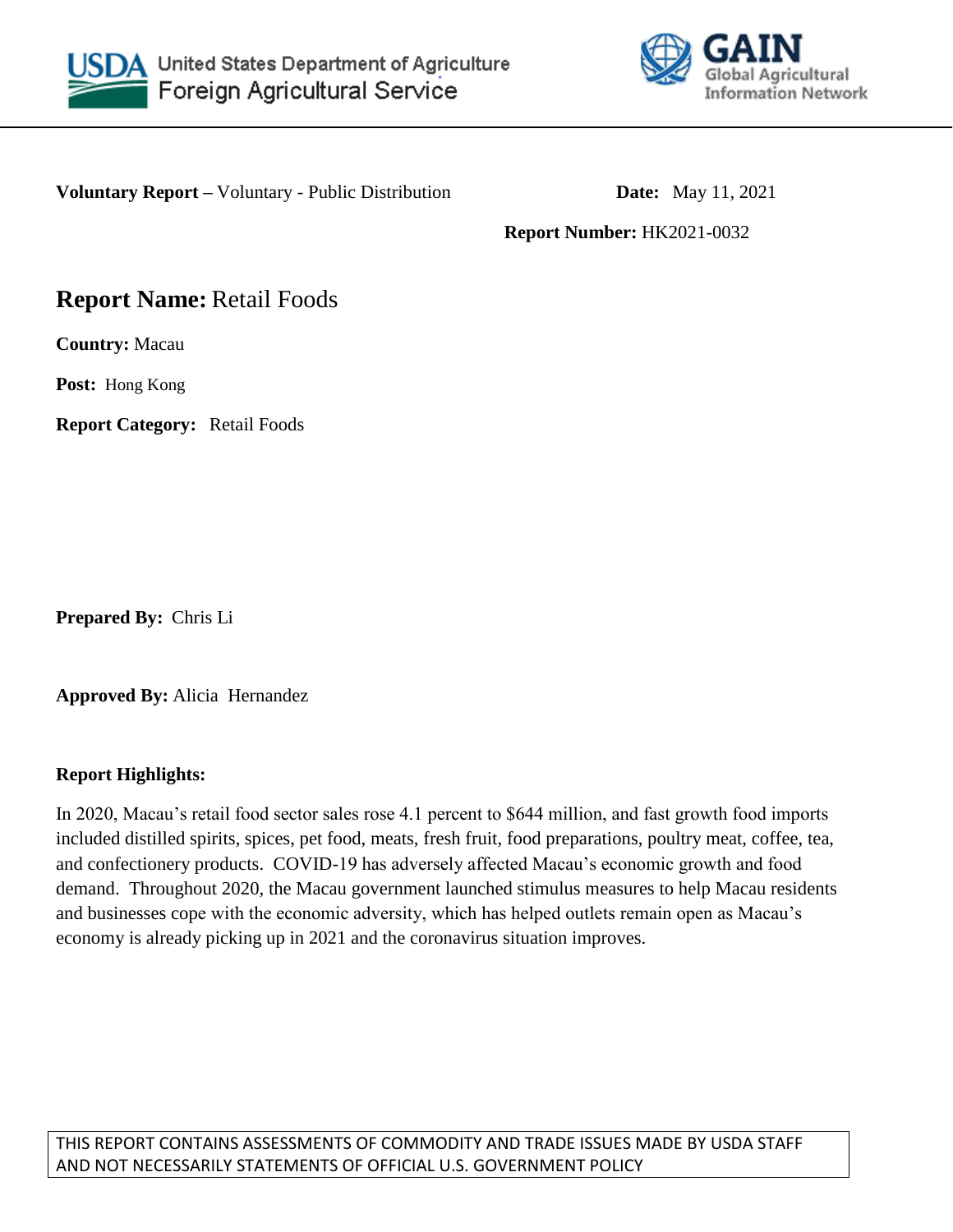### **Market Fact Sheet: Macau\***

#### **Executive Summary**

Macau is located about 90 miles southeast of Guangzhou, China and 37 miles southwest of Hong Kong. It covers 12.7 square miles, around one-sixth the size of Washington, D.C. and has a population of 683,100. Macau's per capita GDP was \$35,714 in 2020. Due to limited land, essentially all food in Macau is imported. In 2020, imports of agricultural and related products reached \$1.58 billion.

#### **Imports of Consumer-Oriented Agricultural**

**Macau imports of Consumer-Oriented Agricultural** Products reached \$1.38 billion in 2020, or 87 percent of overall agricultural imports. The most popular imported products were dairy products, distilled spirits, seafood, bakery products, wines, nonalcoholic beverages, poultry meat, food preparations, pork, and fresh fruit. China, France, Japan, Hong Kong, and the United States were the top five suppliers.



#### **Food Processing Industry**

Land is limited and expensive in Macau. Therefore, the local food-processing sector is small. Imports of bulk and intermediate agricultural commodities in 2020 were \$37 million and \$101 million, respectively, together representing only 8.74 percent of overall agricultural imports.

#### **Food Service Industry**

According to the latest figures (2019), Macau's food service sector sales reached \$1.53 billion, 4.1 percent more than 2018. The Macau food service sector is made up of Chinese restaurants, local-style cafes, western restaurants, Japanese and Korean restaurants, other Asian restaurants, coffee shops, fast food restaurants, bars and lounges, and cooked food stalls. Many of these food service outlets are located in hotels and casinos. Macau has over 120 hotels and guesthouses, and 39 casinos as well as major Five-Star hotels including Altira, Four Seasons Hotel, Sands, Grande Lisboa, the Venetian Macau, Legend Palace, Wynn, Lisboa, Wynn Palace, MGM Macau, MGM Cotai, and the Hotel Okura Macau.

#### **Quick Facts CY 2020**

**Imports of Consumer-Oriented Ag. Products** \$1.38 billion

#### **Top 10 Consumer-Oriented Ag. Imports**

Dairy products, distilled spirits, seafood, bakery products, wines, non-alcoholic beverages, poultry meat, food preparations, pork, and fresh fruit

#### **Top Growth of Consumer-Oriented Ag. Imports**

Distilled spirits, spices, pet food, meats, fresh fruit, food preparations, poultry meat, coffee, tea, and confectionery products

#### **Food Industry by Channels**

**Consumer-Oriented Ag. Products:**

| - Imports             | \$1.38 billion         |
|-----------------------|------------------------|
| - Exports             | \$44 million           |
| - Net Imports         | \$1.33 billion         |
| - Retail food sales   | \$644 million          |
| - Restaurant receipts | $$1.53$ billion (2019) |
|                       |                        |

#### **Tourism/Gaming**

No. of hotels and guesthouses: 120 No. of casinos: 39 No. of tourists: 5.9 million Gaming revenue: \$7.56 billion

#### **GDP/Population**  $S$ trengths/Weaknesses/Opportunities/Challenges

| <b>Strengths</b>            | Weaknesses              |
|-----------------------------|-------------------------|
| - Free and fast-growing     | - Cost of shipment from |
| market with affluent        | the U.S. is high        |
| customers                   |                         |
|                             | Order size of           |
| - U.S. products are         | importers is small      |
| perceived as high-          |                         |
| quality products            |                         |
|                             |                         |
| <i><b>Opportunities</b></i> | <b>Challenges</b>       |
| - Macau's economy is        | - Keen competition      |
| set to rebound quickly      | from other food         |
| as global pandemic          | supplying countries     |
| situation improves          |                         |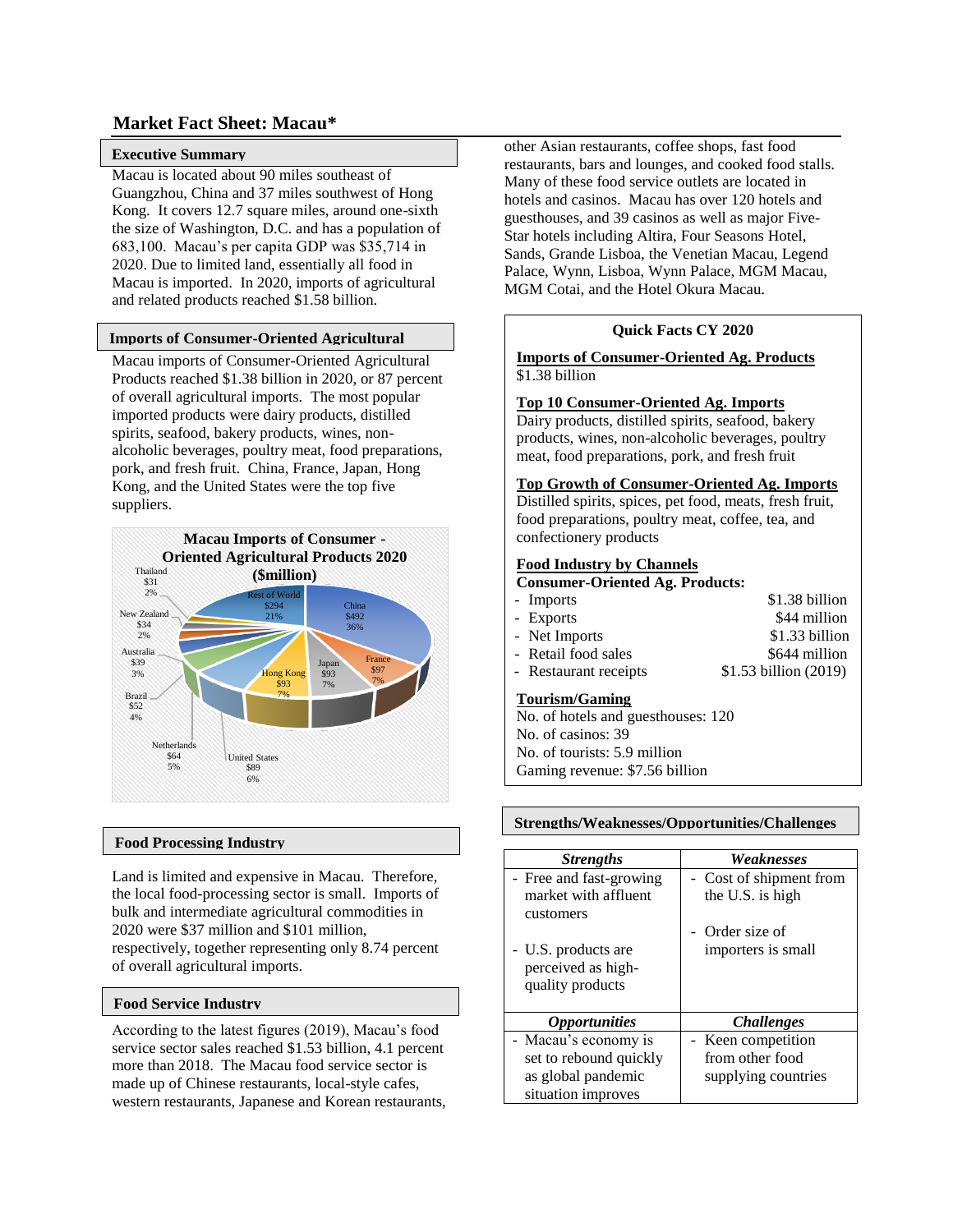# **SECTION I. MARKET SUMMARY**

Macau is located at the entrance of the Pearl River Delta, about 90 miles southeast of Guangzhou, China and 37 miles southwest of Hong Kong. It covers an area of 12.7 square miles<sup>1</sup>, around one-sixth the size of Washington, D.C. and has a population of  $683,100^2$ . Formerly a Chinese territory under Portuguese administration, Macau became a Special Administrative Region (SAR) of the People's Republic of China on December 20, 1999. Pursuant to a 50-year transition period, the Macau SAR (MSAR) maintains a high degree of autonomy in all matters except foreign, defense, and security affairs.

The Macau government plans to expand Macau's attraction as a tourist and leisure hub including the growth of hotels, family-friendly mega resorts, and accompanying HRI outlets. Macau also looks to diversify into a multi-platform entertainment destination. Meetings, Incentives, Conferences, and Exhibitions (MICE) is another area that the Macau government is targeting for long-term development.

### **Macau's Food and Beverage Imports**<sup>3</sup>

Due to production limitations, virtually all of Macau's food requirements are imported. In 2020, Macau's total global imports of agricultural, food, and fisheries reached \$1.58 billion. Among them, \$1.38 billion, or 87 percent, were consumer-oriented agricultural products<sup>4</sup>. The vast majority of Macau's imports were transshipped via Hong Kong as Macau lacks a deep-water port.

### **Food and Beverage Retail Sales in Macau**<sup>5</sup>

In 2020, retail sales in Macau reached \$5.65 billion, among them \$644 million, or 11 percent, were goods in supermarkets. That represented a 4.1 percent growth compared with 2019.

"Supermarket/Department Stores" includes sales of supermarkets, convenience stores, and food and beverage sections at department stores. They are the modern grocery outlets that provide consumers with convenient and high-quality options. In addition to groceries, these stores are offering a more comprehensive shopping experience with increased items of fresh food, bread and pastry, organic options, and hot takeout meals.

### **COVID-19**

Macau's economy is highly dependent on tourism and gaming industries. World-wide travel restrictions due to COVID-19 outbreak have slowed down Macau's economic growth and food demand. The gaming industry's gross revenue dropped from \$36.6 billion in 2019 to \$7.56 billion in 2020<sup>6</sup>, whereas Macau per capita GDP dropped from \$81,893 in 2019 to \$35,714 in 2020<sup>7</sup>, a decrease of 79 percent and 56 percent, respectively. Macau's imports of consumer-oriented agricultural products were less seriously affected, and reached \$1.38 billion in 2020, a decrease of 12 percent over 2019.

 $\overline{\phantom{a}}$ 

<sup>&</sup>lt;sup>1</sup> Macao Statistics and Census Service

<sup>2</sup> Macao Statistics and Census Service

<sup>3</sup> Global Trade Data Monitor

<sup>4</sup> Consumer Oriented Agricultural Products (including seafood products, excluding tobacco products)

<sup>5</sup> Macao Statistics and Census Service

<sup>6</sup> Macao Statistics and Census Service

<sup>7</sup> Macao Government Tourism Office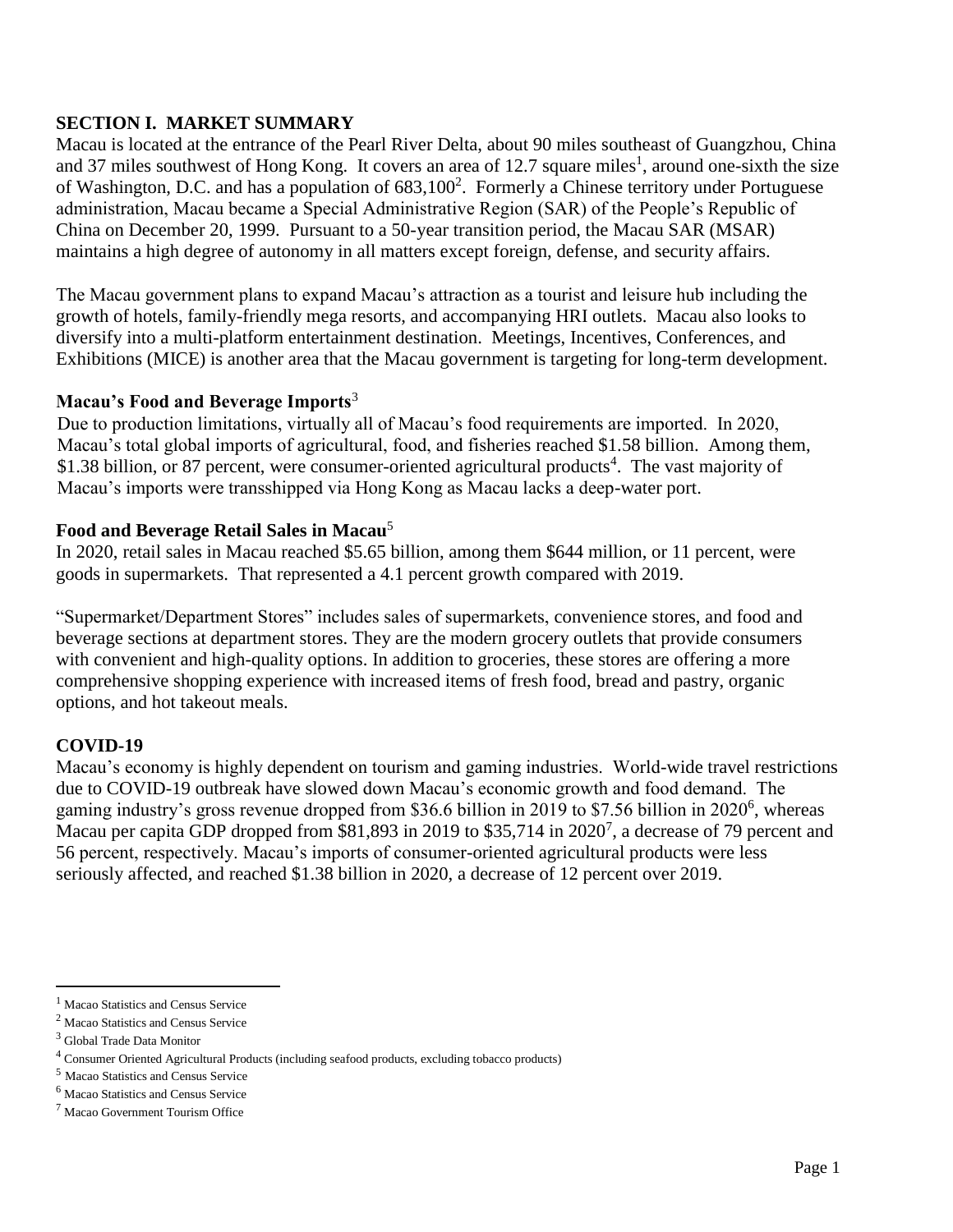# **Outlook for 2021**

In 2020, the Macau Government launched a series of measures involving aggregate financial support of up to MOP50 billion  $(\$6.25$  billion)<sup>8</sup> to help Macau residents and businesses cope with adversity brought on by the COVID-19 pandemic. The Macau Government plans to spend another MOP29.2 billion (\$3.65 billion)<sup>9</sup> in 2021 on cash handouts, domestic spending facilitation, vocational training, tax incentives, and allowances to further enhance the financial support leading to signs of recovery. For the first three months of 2021, Macau's import of consumer-oriented agricultural products reached \$362 million, an increase of 7.8 percent over the same period in 2020. The number of visitors has also resumed growth. For the months of February and March 2021, the number of visitors reached over 427,000 and 754,000, an increase of 173 percent and 255 percent over 2020. It is expected that Macau's economy will grow more quickly in the latter half of 2021 when the coronavirus situation further improves.

| <b>Advantages</b>                                                                                                                                               | <b>Challenges</b>                                                                                                                                                                                                                         |
|-----------------------------------------------------------------------------------------------------------------------------------------------------------------|-------------------------------------------------------------------------------------------------------------------------------------------------------------------------------------------------------------------------------------------|
| Macau's economy is set to rebound quickly<br>as global pandemic situation improves.                                                                             | Order size of importers is small.                                                                                                                                                                                                         |
| U.S. food products enjoy an excellent<br>reputation among Macau consumers and<br>visitors, as they are renowned for high-<br>quality and food safety standards. | Transportation time, costs, and product<br>seasonality for U.S. food and beverage<br>products to Macau can make them less<br>competitive than products available from<br>regional suppliers such as China, Australia,<br>and New Zealand. |
| Macau is a quality and trend-driven<br>market, so price is not always the most<br>important factor for food and beverage<br>purchases.                          | The importance of Hong Kong as a<br>transshipment point and buying center for<br>Macau is not widely known to U.S.<br>exporters.                                                                                                          |

**Table 1 – Major Advantages and Challenges in the Macau Market**

# **SECTION II. ROAD MAP FOR MARKET ENTRY**

# **Entry Strategy**

Food retail sales in Macau were \$644 million in 2020, relatively small compared with \$12.7 billion for neighboring Hong Kong (please refer to [GAIN Report #HK2020-0034](https://www.usfoods-hongkong.net/wps/wp-content/uploads/Hong-Kong-Retail-Food-Industry.pdf) for more details on the Hong Kong Food Retail Market). Therefore, U.S. exporters rarely sell directly to Macau food retailers.

New-to-market exporters may consider several approaches to enter the Macau retail market:

 Establishing a representative office in Macau or Hong Kong: A good method to build trade relationships and implement marketing programs, but operating expenses can be high.

 $\overline{a}$ 

<sup>8</sup> Macao Government Information Bureau

<sup>9</sup> Macao Government Information Bureau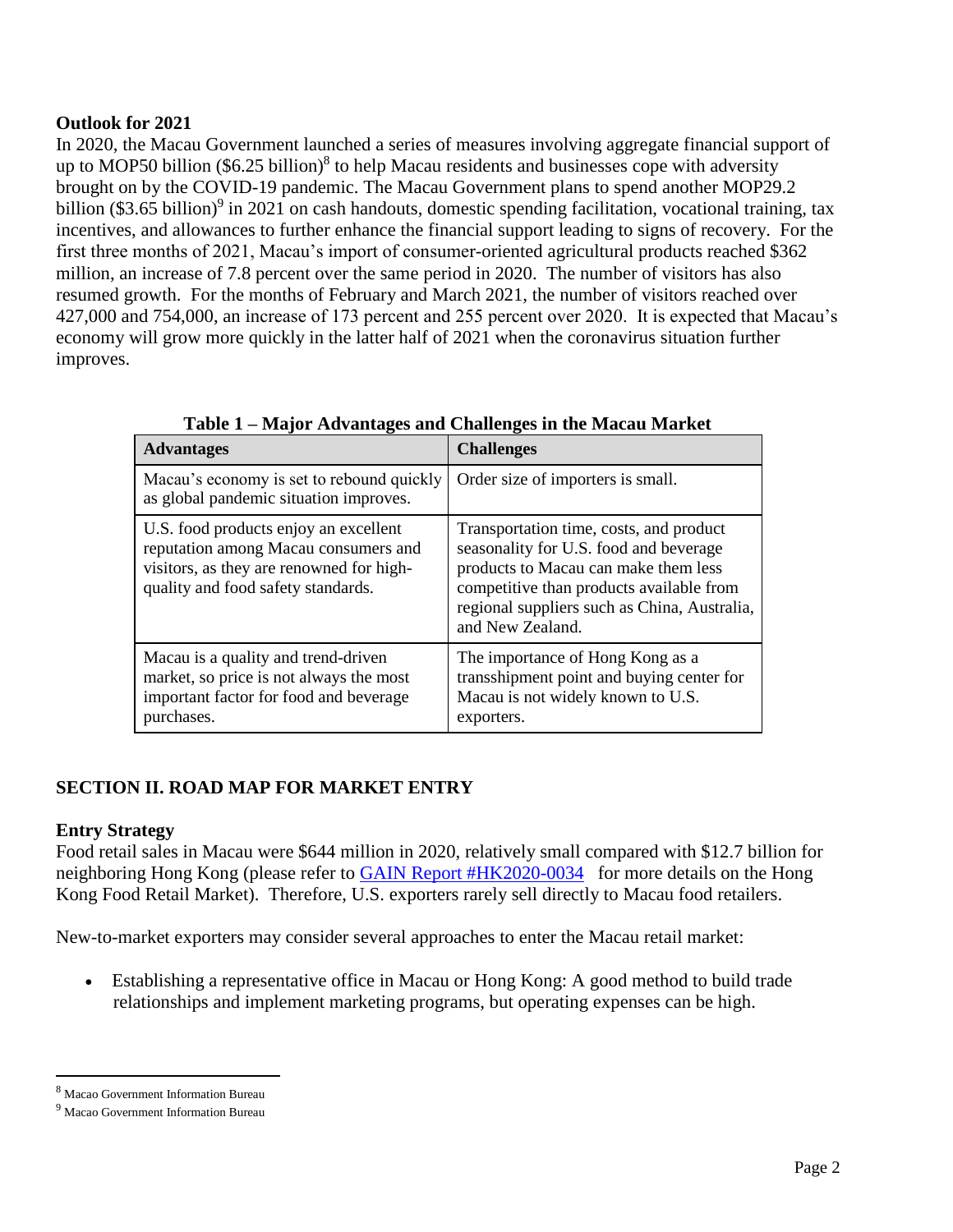- Working with a U.S. trading company: Some companies serve U.S. exporters and Macau importers so both sides can benefit through expanded options and cost-effective shipping.
- Developing a relationship with an agent in Hong Kong or Macau: Well-established companies have extensive distribution networks to supermarkets, other retail outlets, and many also cover non-retail sectors. Many Hong Kong agents also cover Macau.

# **Market Structure**



 U.S. exporters intending to sell to retail outlets can utilize one of the above channels. Some supermarkets source through U.S. consolidators as well as Hong Kong or Macau agents and importers.

# **A. Supermarkets and Convenience Stores**

Royal, San Miu and ParknShop are the three largest supermarket chains in Macau. The largest convenience store chains are 7-Eleven and Circle K.

| <b>Name of Retailer</b> | <b>Description</b>        | <b>No. of Outlets</b> |
|-------------------------|---------------------------|-----------------------|
| <b>Royal</b>            | Supermarket               | 36                    |
| San Miu                 | Supermarket               | 20                    |
| ParknShop               | Supermarket               | 15                    |
| <b>Cheang Chong Kei</b> | Supermarket (Frozen Food) | 4                     |
| Vang Kei Hong           | Supermarket               |                       |
| <b>New Yaohan</b>       | Supermarket               |                       |
| 7-Eleven                | Convenience Store         | 51                    |
| <b>CircleK</b>          | <b>Convenience Store</b>  | 32                    |

**Table 2 – Major Supermarkets / Food Retailers**<sup>10</sup>

 $\overline{\phantom{a}}$ 

<sup>10</sup> Websites of the retailers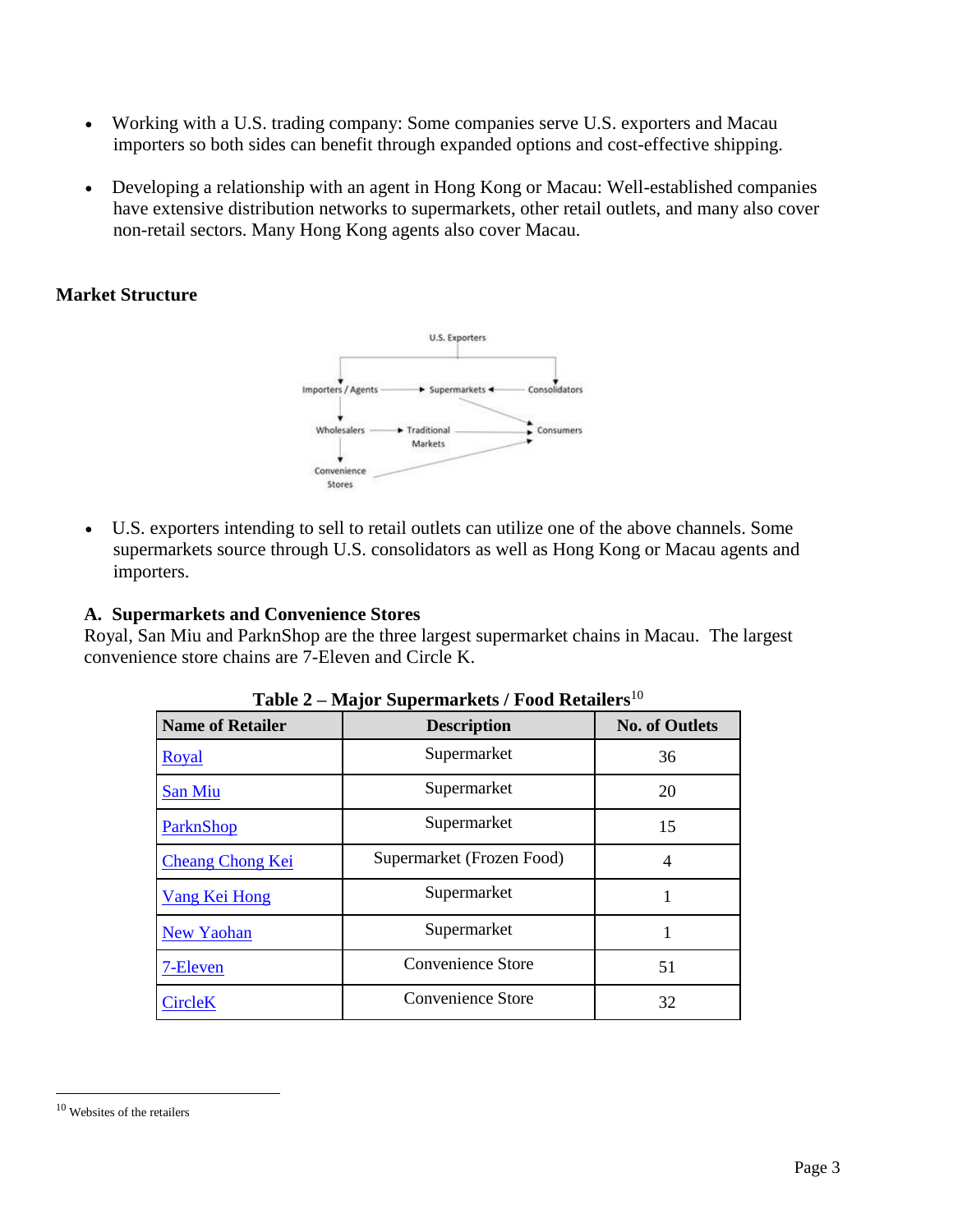# **B. Traditional Markets – Wet Markets and Independent Grocery Stores**

Traditional markets include wet markets and mom-and-pop shops. They are widespread throughout Macau. They are favored for daily, neighborhood shopping primarily especially amongst an older consumer base. Due to size restrictions, many of these stores work with importers to buy smaller batches.

# **SECTION III. COMPETITION**

Due to land constraints, Macau produces a minimal amount of its food requirements, depending on global sources to meet most of its needs. Macau imports of Consumer-Oriented Agricultural Products reached \$1.38 billion in 2020. Major suppliers included China (36%), France (7%), Japan (7%), Hong Kong (7%), and the United States (6%).

**Table 3 – Macau Imports of Consumer-Oriented Ag. Products (2016-2020)**<sup>11</sup> **(Value in \$million)**

| <b>Category</b> | 2016 | 2017  | 2018  | 2019  | 2020  | <b>Percentage of</b><br><b>Gross Imports</b> | Growth $20 \text{ y } 19$ |
|-----------------|------|-------|-------|-------|-------|----------------------------------------------|---------------------------|
| Imports         | ,303 | 1,386 | 1,530 | 1,564 | 1,378 | 100%                                         | $-12%$                    |
| Exports         | 50   | 96    | 74    | 35    | 44    | 3%                                           | $+27%$                    |
| Net Imports     | ,253 | 1,290 | 1,456 | 1,529 | 1,334 | 97%                                          | $-13%$                    |

**Table 4 – Top 10 Macau Imports of Consumer-Oriented Agricultural Products and Competition**<sup>12</sup>

| <b>Product Category</b>          |                  | Gross Import 2020  | 1st Supplier*     | 2nd Supplier*        | U.S.       |
|----------------------------------|------------------|--------------------|-------------------|----------------------|------------|
|                                  | <b>\$million</b> | Quantity           |                   |                      | Ranking*   |
| Dairy Products                   | 166              | 20,038<br>Tons     | Netherlands (31%) | New Zealand $(16\%)$ | $17(1\%)$  |
| Distilled Spirits                | 160              | 1.9 million Liters | China $(67%)$     | U.K. (15%)           | $5(0.2\%)$ |
| Seafood Products                 | 131              | 26,496<br>Tons     | China $(44%)$     | Japan $(11\%)$       | 8(3%)      |
| <b>Bakery Products</b>           | 123              | 24,855<br>Tons     | China $(40\%)$    | Hong Kong $(24%)$    | $10(1\%)$  |
| Wine & Related Products          | 96               | 4.7 million Liters | France $(63%)$    | Australia (9%)       | 5(4%)      |
| Non-Alcoholic Beverages          | 93               | 88 million Liters  | China $(58%)$     | Hong Kong $(23%)$    | $8(1\%)$   |
| Poultry Meat & Prods. (ex. eggs) | 77               | 29.112<br>Tons     | China (70%)       | Brazil $(15%)$       | 3(5%)      |
| Soup & Other Food Preparations   | 76               | 7,392<br>Tons      | U.S. (32%)        | Hong Kong $(13%)$    | 1(32%)     |
| Pork & Pork Products             | 67               | 22,723<br>Tons     | Brazil (39%)      | China $(23%)$        | 6(4%)      |
| <b>Fresh Fruit</b>               | 66               | 47,709<br>Tons     | China $(36%)$     | U.S. $(14%)$         | 2(14%)     |

(\* based on import value)

 $\overline{a}$ 

<sup>11</sup> Global Trade Data Monitor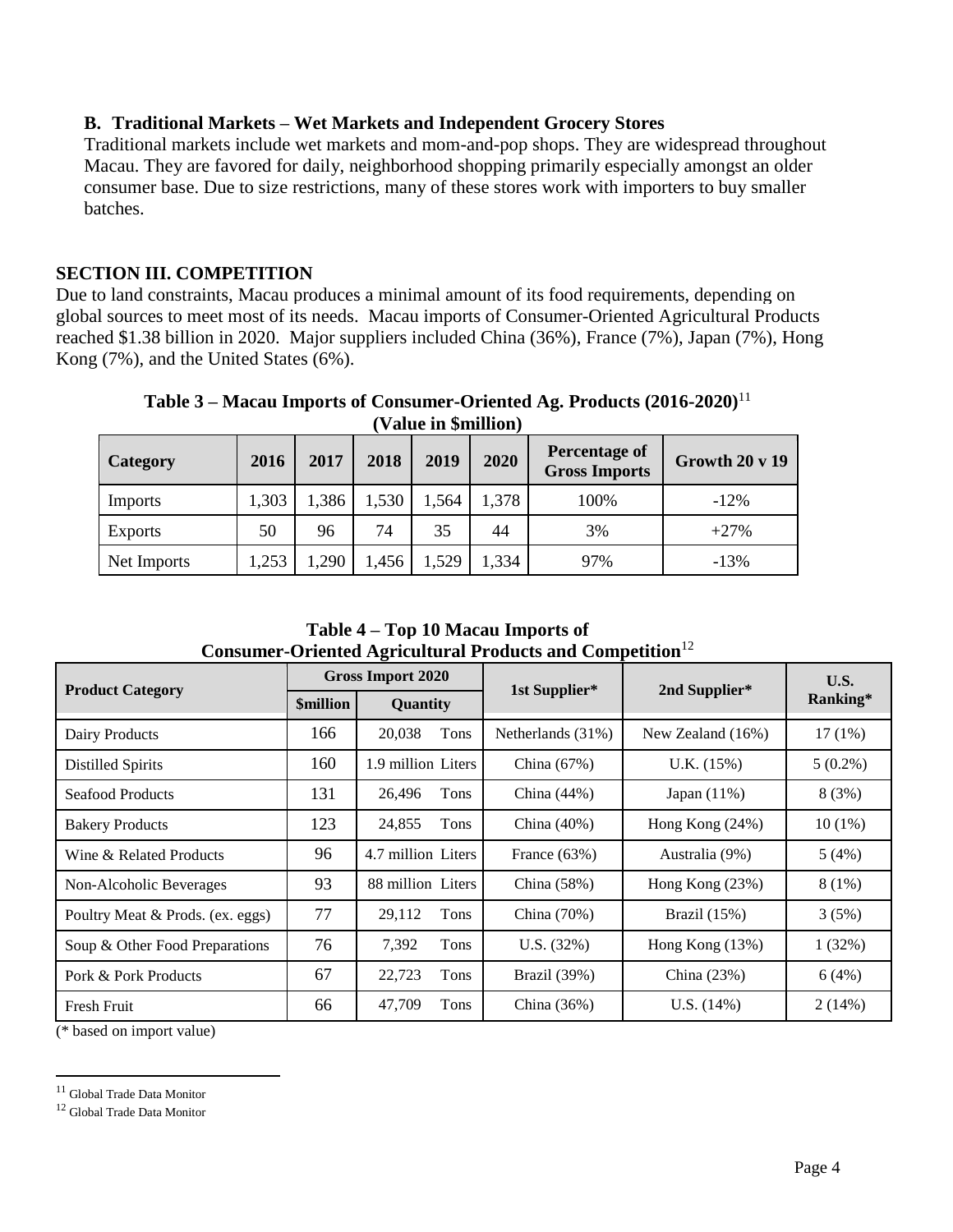# **SECTION IV. BEST PROSPECTS PRODUCT CATEGORIES**

| Thippi is of Consumer-Oriented Agricultural Frouncis |                     |                     |                                 |
|------------------------------------------------------|---------------------|---------------------|---------------------------------|
| Category                                             | 2016<br>(\$million) | 2020<br>(\$million) | Average<br><b>Annual Growth</b> |
| <b>Distilled Spirits</b>                             | 51                  | 160                 | 33%                             |
| Spices                                               | 4                   | 8                   | 18%                             |
| Pet Food                                             | 5                   | 9                   | 16%                             |
| Meat                                                 | 12                  | 20                  | 13%                             |
| <b>Fresh Fruit</b>                                   | 40                  | 66                  | 13%                             |
| Food Preparations                                    | 47                  | 76                  | 13%                             |
| <b>Poultry Meat</b>                                  | 48                  | 77                  | 13%                             |
| Coffee                                               | 8                   | 12                  | 11%                             |
| Tea                                                  | 6                   | 9                   | 9%                              |
| <b>Confectionery Products</b>                        | 19                  | 26                  | 9%                              |

# **Table 5 – Best Growths of Macau's Imports of Consumer-Oriented Agricultural Products**<sup>13</sup>

# **SECTION V. KEY CONTACTS AND FURTHER INFORMATION**

### **Post Contact**

Agricultural Trade Office Consulate General of the United States Hong Kong and Macau 18th Floor, St. John's Building 33 Garden Road, Central, Hong Kong Tel: (852) 2841-2350 Fax: (852) 2845-0943 Email**:** Atohongkong@usda.gov Website: http://www.usconsulate.org.hk https://www.atohongkong.com.hk

# **Other Macau Government / Semi-Government Contacts**

# **Macao Government Tourism Office**

|                                       | Alameda Dr. Carlos d'Assumpção, nos 335-341 |
|---------------------------------------|---------------------------------------------|
| Edifício "Hot Line", 12º andar, Macau |                                             |
| Tel:                                  | $(853)$ 2831-5566                           |
| Fax:                                  | $(853)$ 2851-0104                           |
| Email:                                | mgto@macaotourism.gov.mo                    |
| Website:                              | http://dataplus.macaotourism.gov.mo/        |

<sup>13</sup> Global Trade Data Monitor

 $\overline{\phantom{a}}$